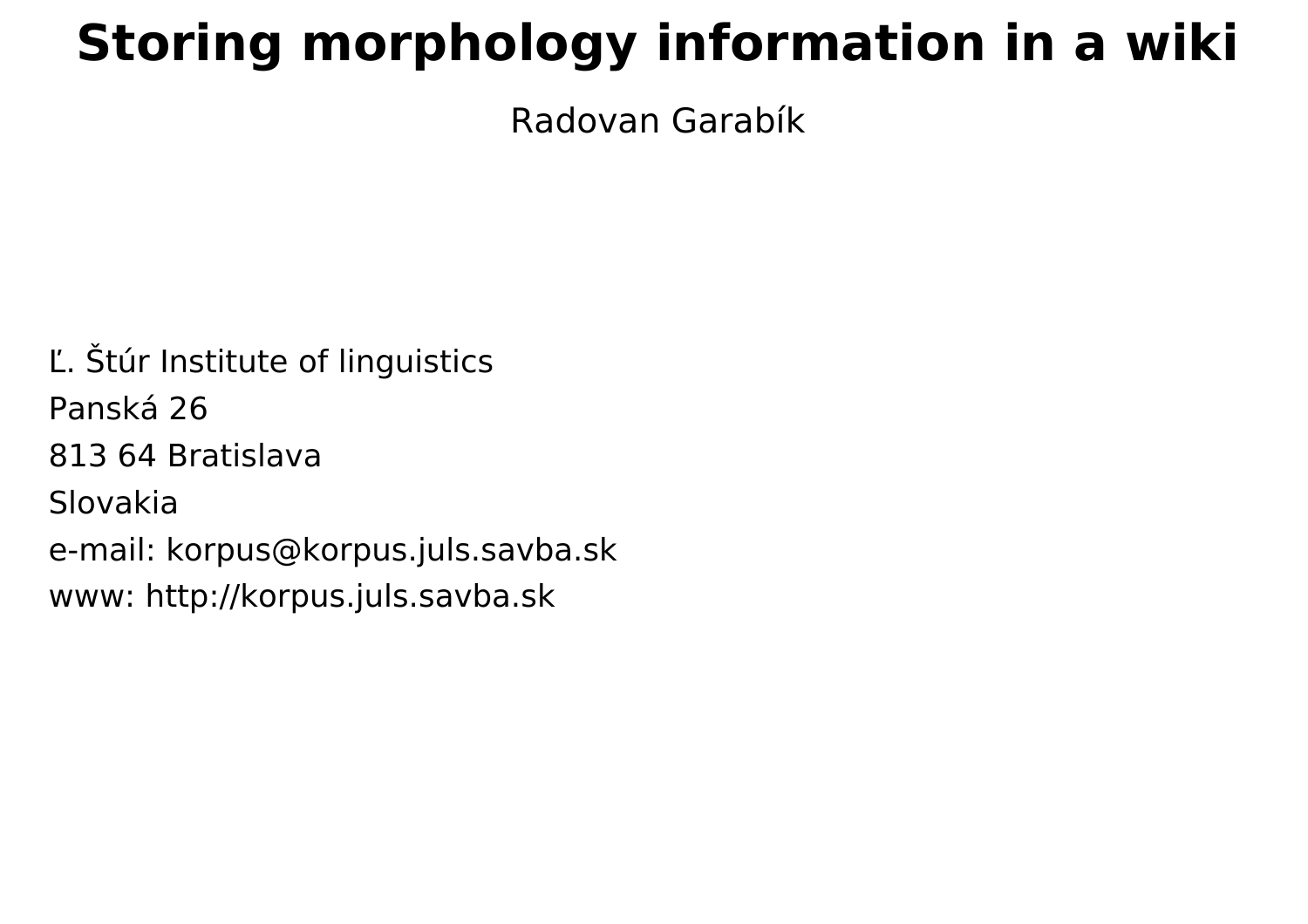## **Morphology analysers**

- . different ways of describing morphology information
- Slavic languages (prefix)+root+affix
- . changes in the root, morphing of suffixes
- . paradigm classes common root (or lemma) modifications
- . special treatment to either: reduce number of paradigms, allow guessing of unknown words or accommodate different linguistic premises
- . partial paradigms
- . our approach: no paradigms at all, for each word the paradigm is spelt out in full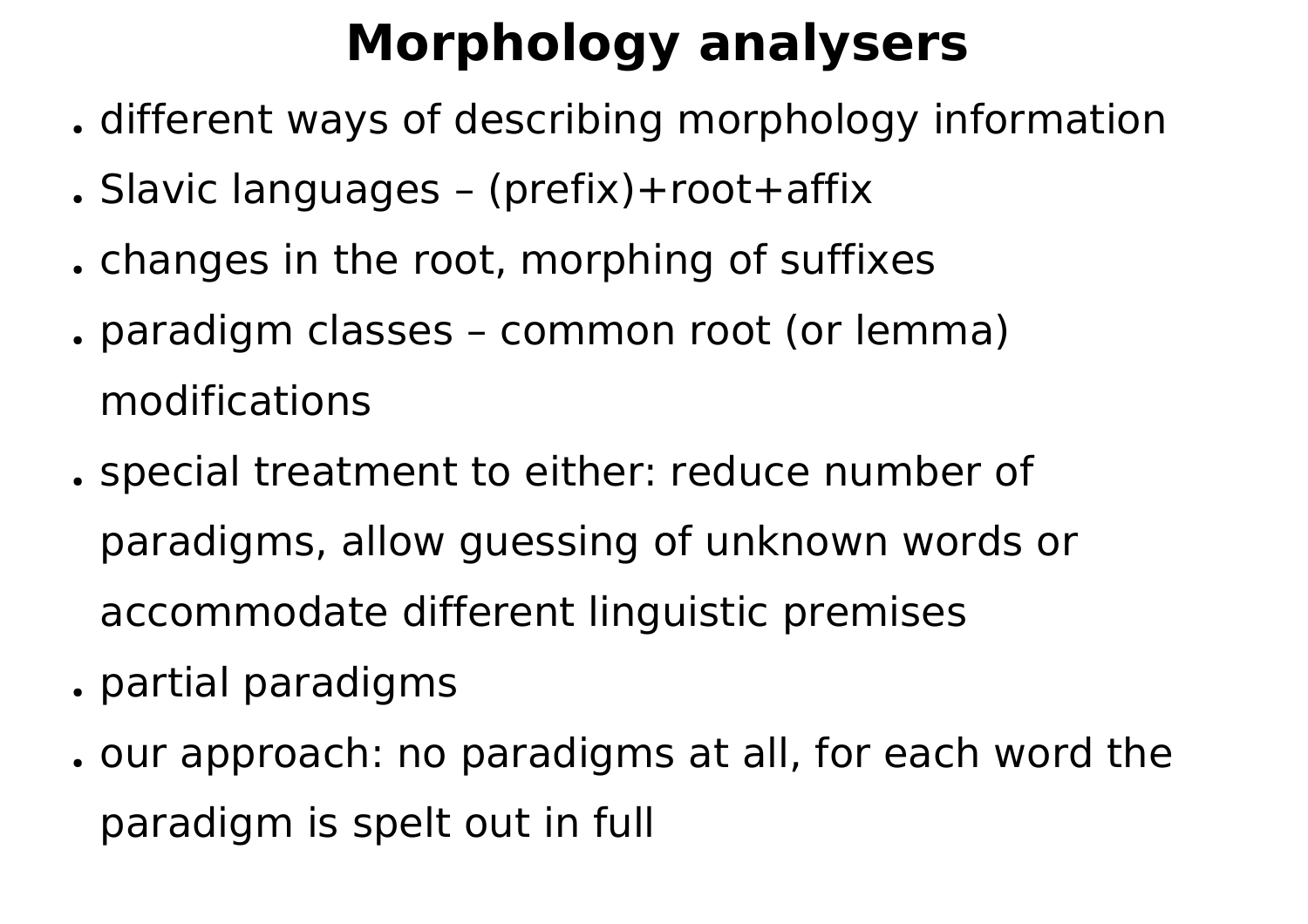# **Wiki**

- . to store all the information: wiki easy collaborative editing, tracking of changes
- . software of choice: MoinMoin http://moinmo.in/
- . Python http://www.python.org/
- . everything in UTF-8: minus one big problem
- . plugins
- . built in full text search engine or more efficient Xapian search engine bindings
- $\sim$  70 kwords (pages),  $\sim$ 2.5 $\cdot$ 10 $\rm{^6}$  wordforms
- . design: easily computer parseable, but also human readable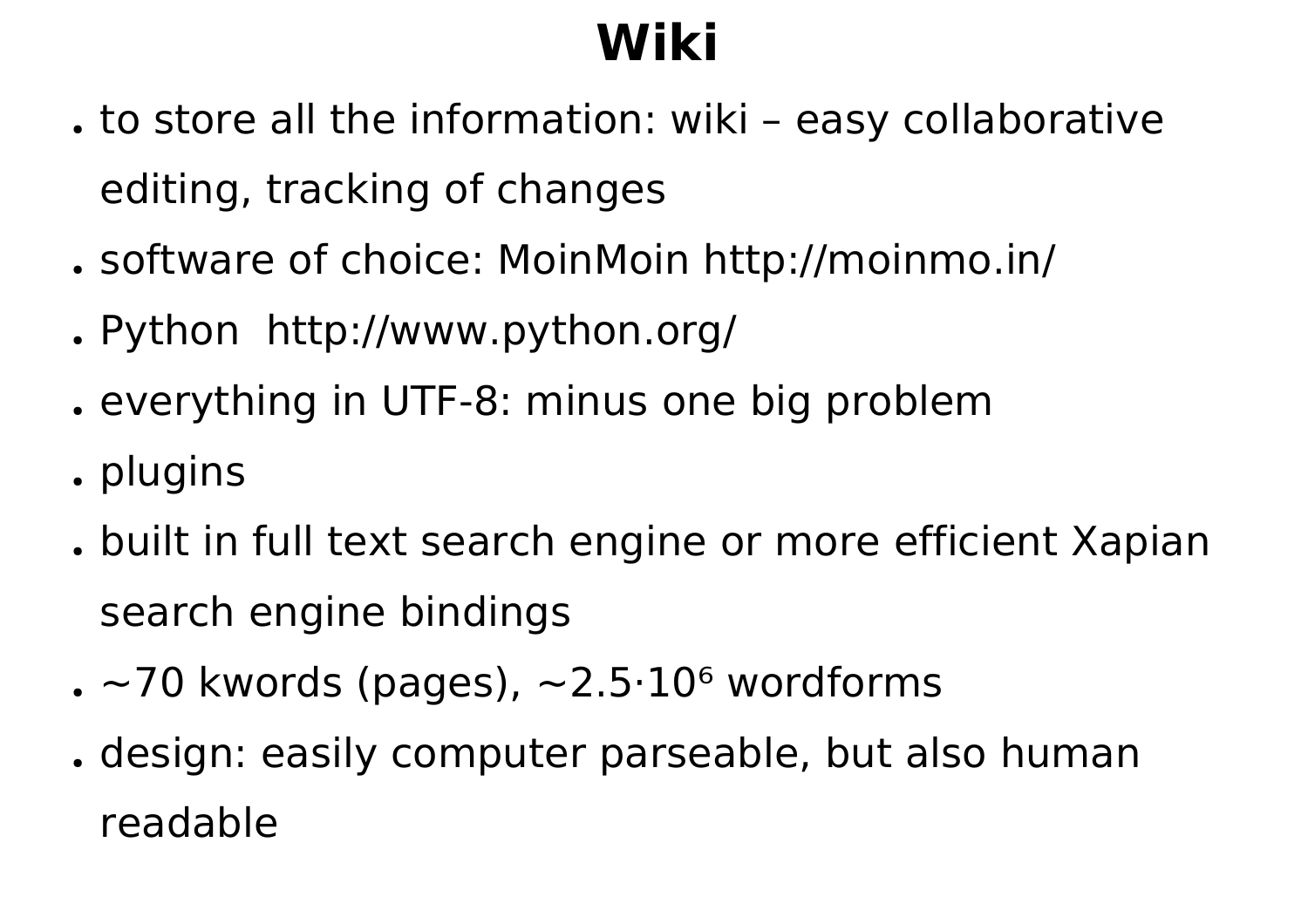| == Lema ==                |                       |
|---------------------------|-----------------------|
| ucho                      |                       |
|                           |                       |
|                           | == Paradigma ==       |
| SSns1: ucho               |                       |
| SSns2: ucha               |                       |
| SSns3: uchu               |                       |
| SSns4: ucho               |                       |
| SSns5: ucho               |                       |
| SSns6: uchu               |                       |
| SSns7: uchom              |                       |
|                           | SSnpl: uši, uchá      |
|                           | SSnp2: úch, ušú, uší  |
|                           | SSnp3: ušiam, uchám   |
|                           | SSnp4: uši, uchá      |
|                           | SSnp5: uši, uchá      |
|                           | SSnp6: uchách, ušiach |
|                           | SSnp7: ušami, uchami  |
|                           |                       |
| [[Kategória:Substantíva]] |                       |

. sections: Lema, Paradigma, kategórie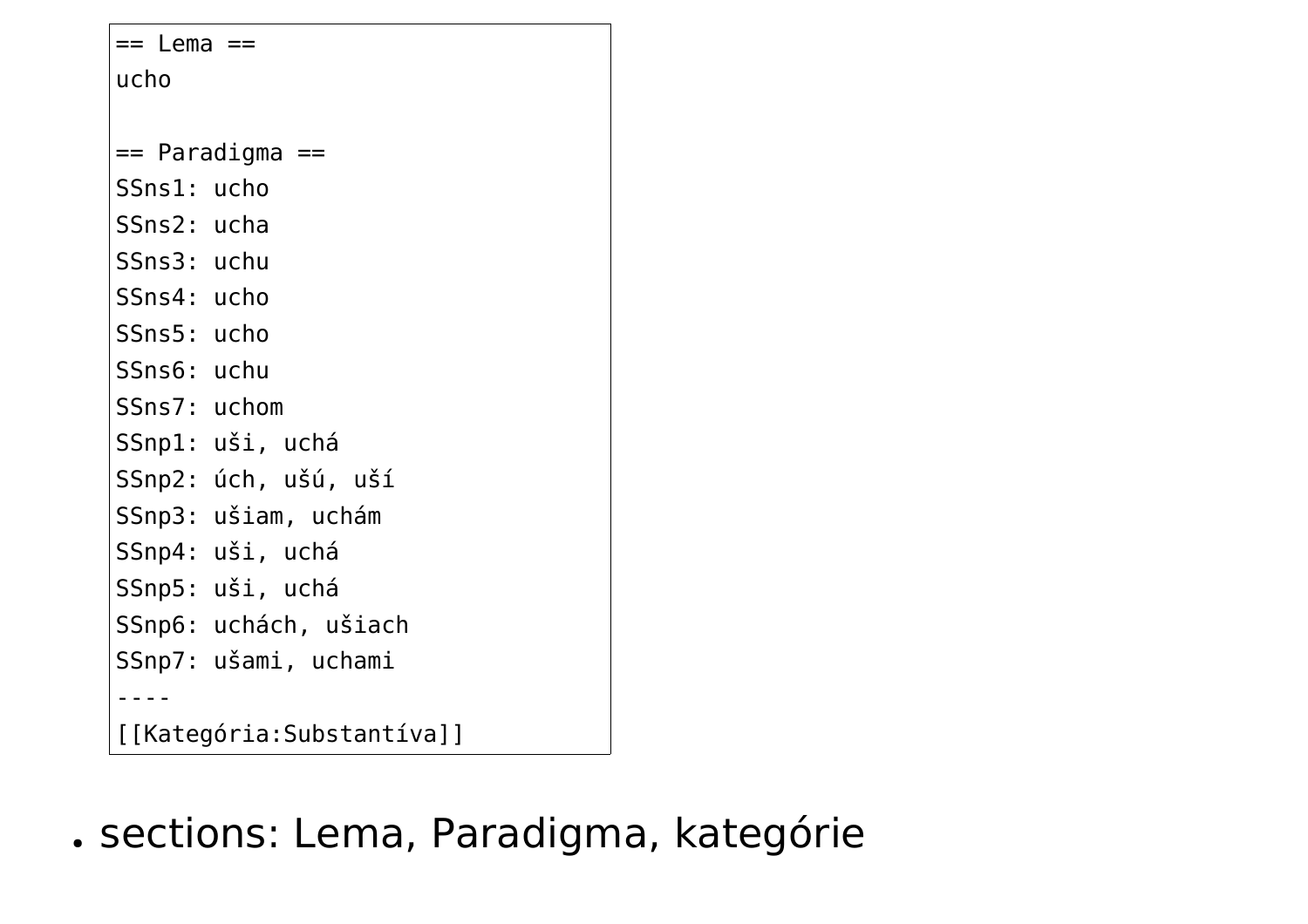- . homonymy: special page names:  $mat (V)$ ,  $mat (S)$
- . disambiguation pages

```
== Lema ==mať
== Pozri ==[[mať_(S)]] [[mať_(V)]]
----
[[Kategória:Dezambiguácia]]
```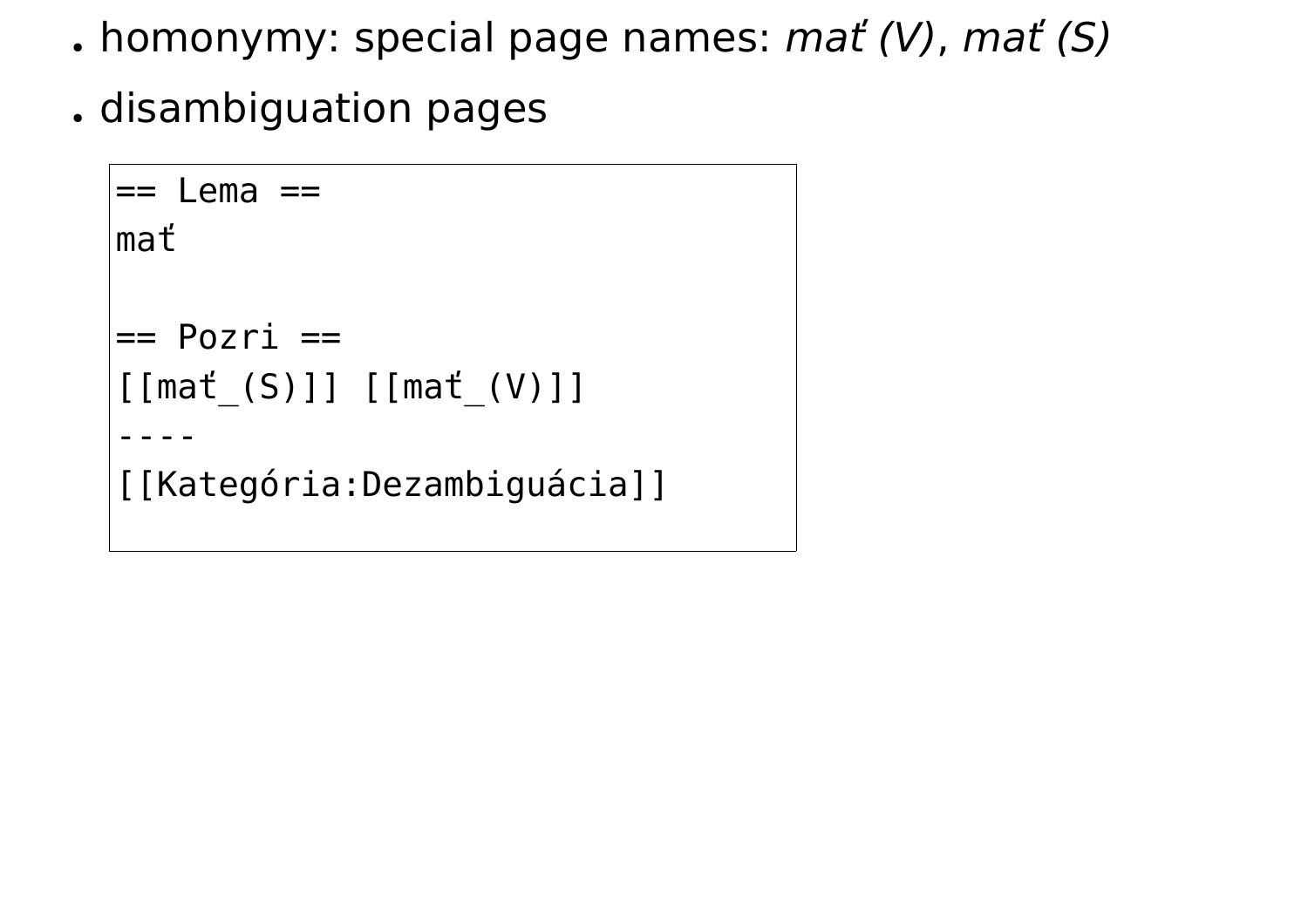## **Quirks**

- . reflexive verbs: very efficient solution: we just ignore them :-)
- reflexive particle/pronoun tag **R**
- . analytical forms: we ignore them too
- conditional particle tag **Y**
- . analytical verbs: hey, it's just  $byt' +$  infinitive or Lparticiple
- words cannot contain spaces/hyphens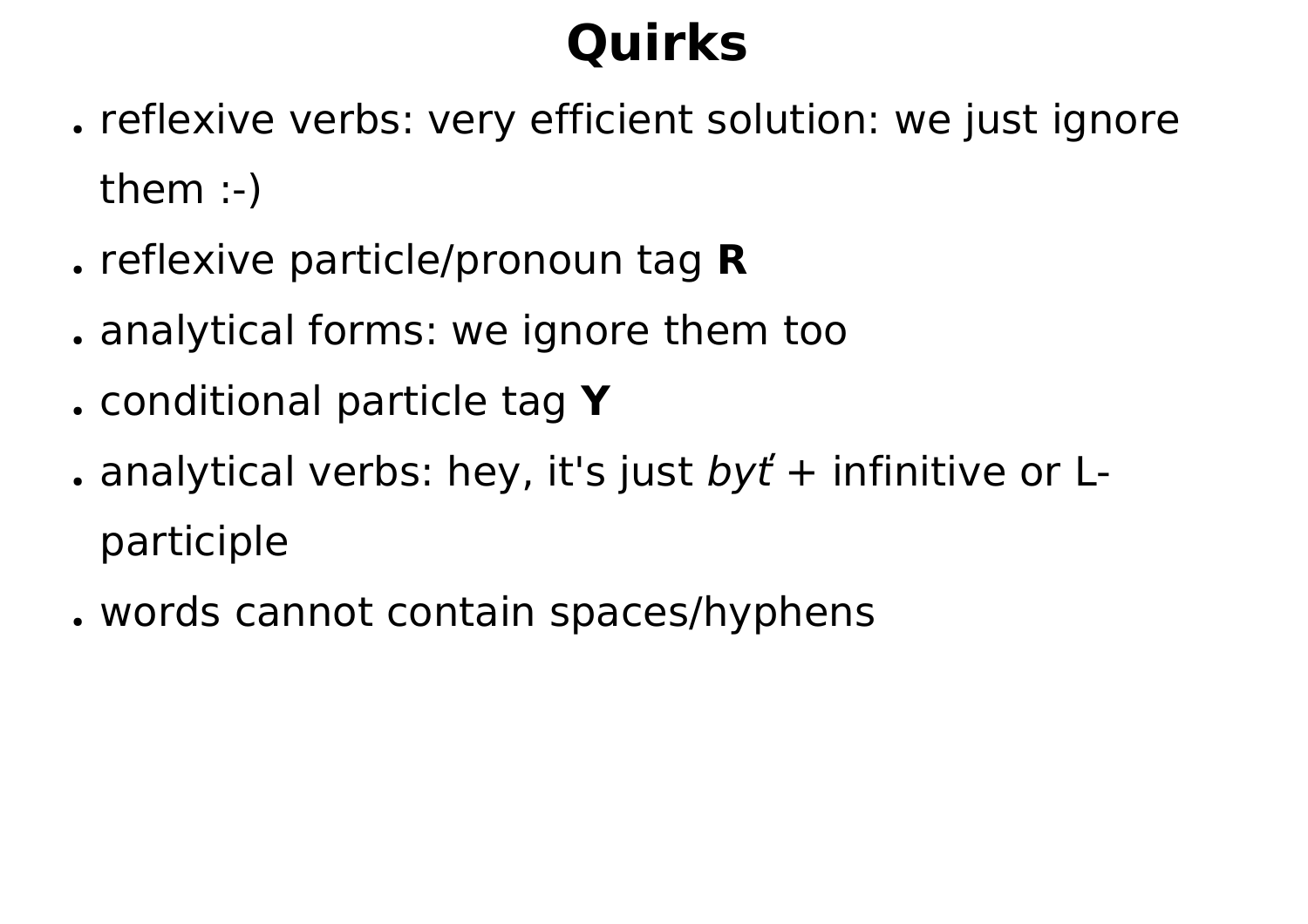| 28163 verbs |                                 |
|-------------|---------------------------------|
|             | 26061 substantives              |
|             | 13100 adjectives                |
|             | 5069 adverbs                    |
|             | 1297 abbreviations              |
|             | 1104 participles                |
|             | 656 interjections               |
|             | 369 particles                   |
|             | 369 pronouns                    |
|             | 311 numerals                    |
|             | 123 prepositions                |
|             | 110 conjunctions                |
|             | 72 citation elements            |
|             | 26 part of multiword expression |
|             | 2 sa/si                         |
|             | $1$ by                          |
|             | 716 disambiguation pages        |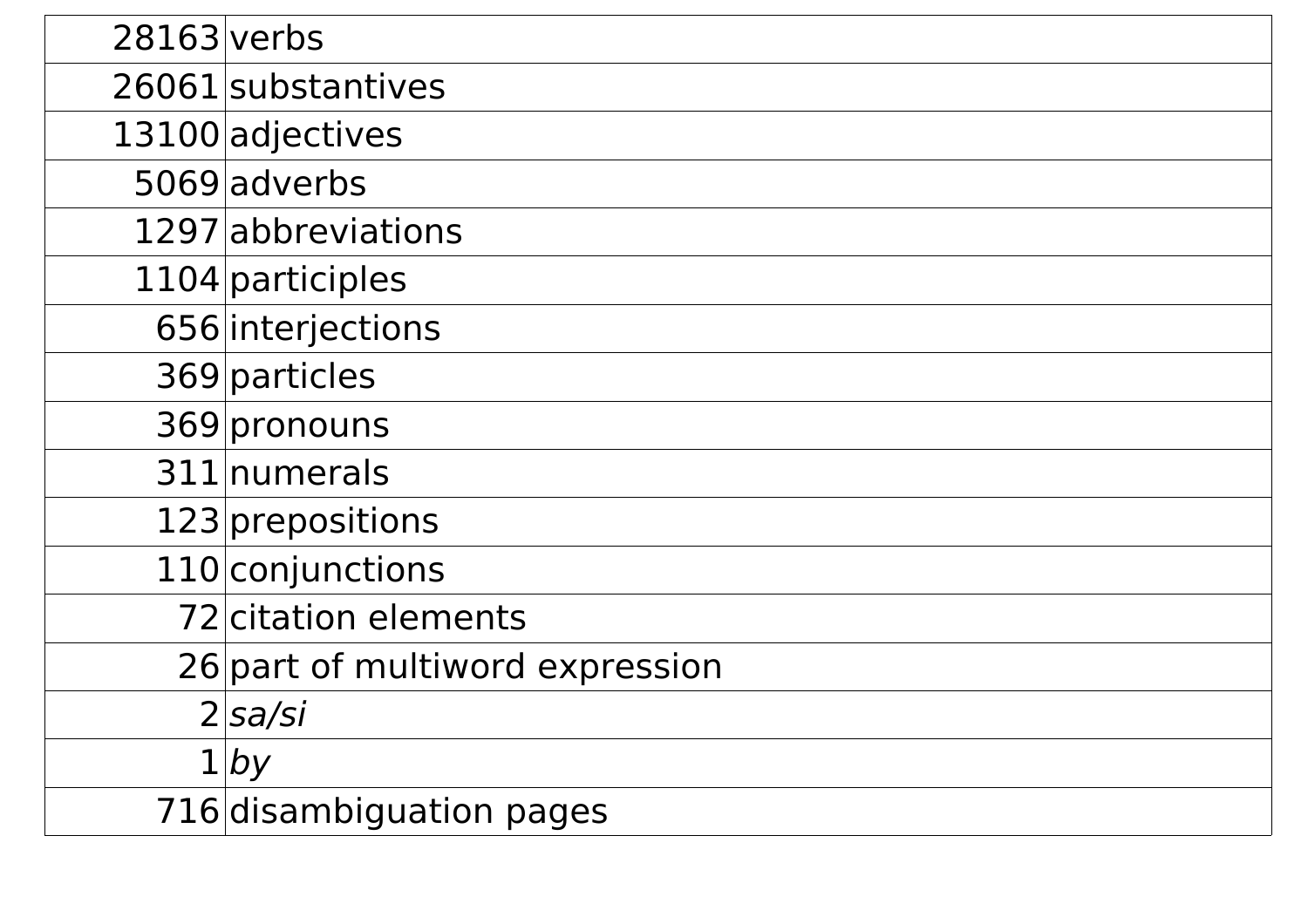## **Scalability**

- . each page in its own directory (several files)
- . tens of thousands of directory entries in the main directory
- . filesystem capable of efficiently handling such amount of data
- . all the major contemporary Linux filesystems
- . but the winner is....
- . reiserfs (B-trees, tail packing)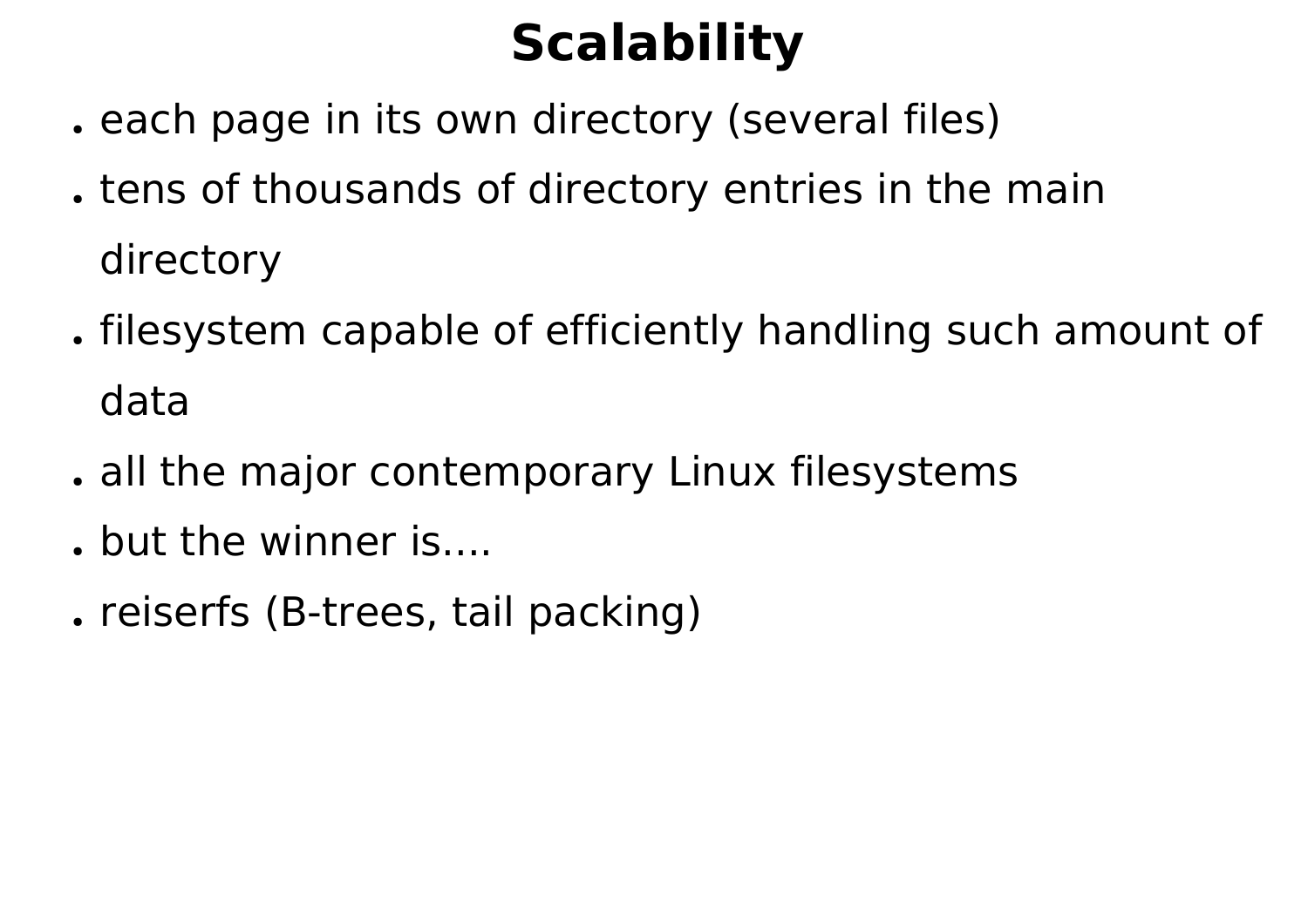#### **Issues**

- . built in full text search engine cannot cope with such amount of data – multi minute long searches
- . Xapian is fine
- category pages do not work conveniently formatting of moderately long pages
- . solution: hide category pages form the users
- . otherwise everything works fine